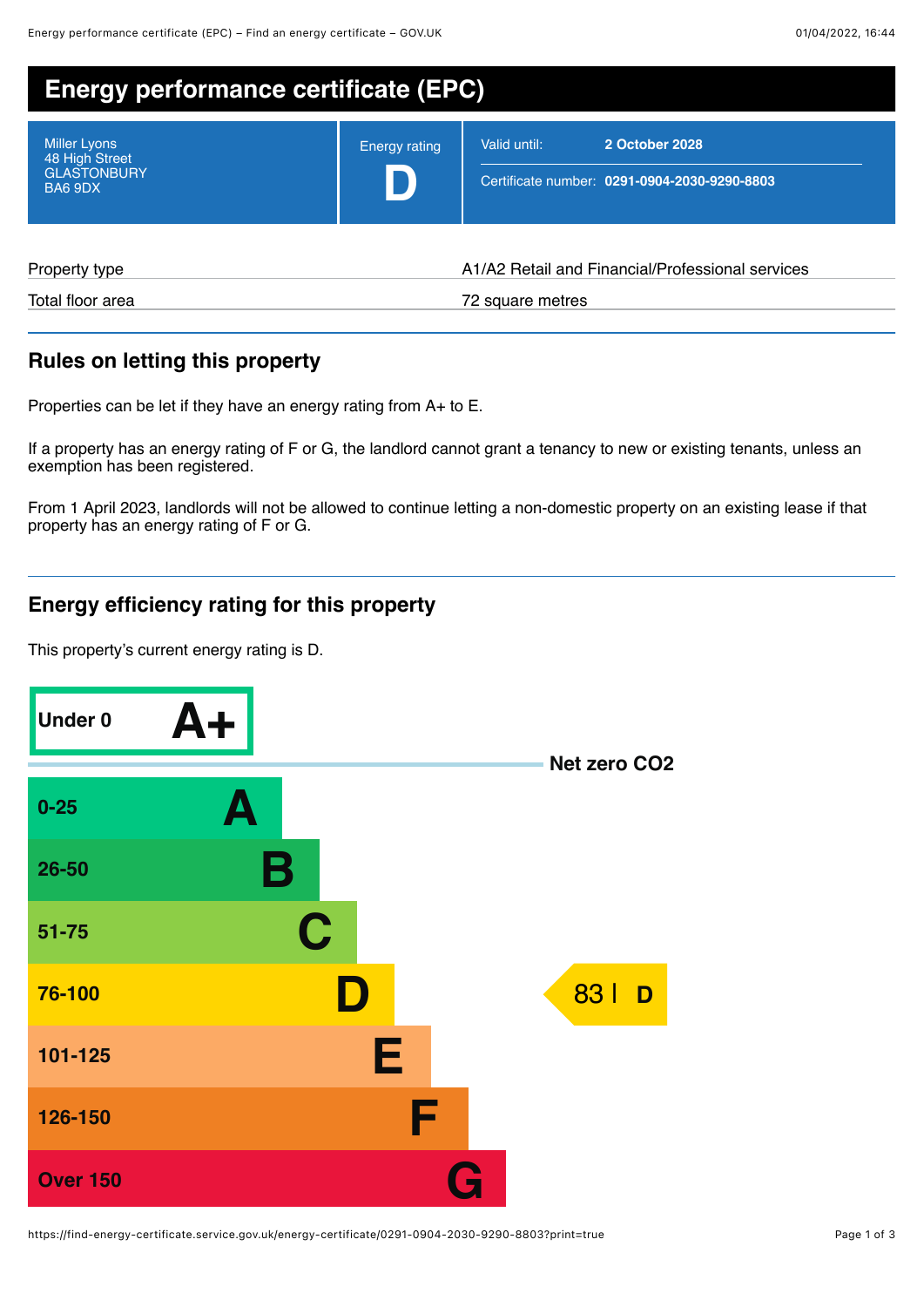Properties are given a rating from A+ (most efficient) to G (least efficient).

Properties are also given a score. The larger the number, the more carbon dioxide (CO2) your property is likely to emit.

#### **How this property compares to others**

Properties similar to this one could have ratings:

If newly built **31 | B** 

If typical of the existing stock example of the existing stock  $\overline{911D}$ 

### **Breakdown of this property's energy performance**

| Main heating fuel                          | Natural Gas      |
|--------------------------------------------|------------------|
| <b>Building environment</b>                | Air Conditioning |
| Assessment level                           | З                |
| Building emission rate (kgCO2/m2 per year) | 63.18            |
| Primary energy use (kWh/m2 per year)       | 371              |

## **Recommendation report**

[Guidance on improving the energy performance of this property can be found in the recommendation report \(/energy](https://find-energy-certificate.service.gov.uk/energy-certificate/9000-8922-0428-4900-9014)certificate/9000-8922-0428-4900-9014).